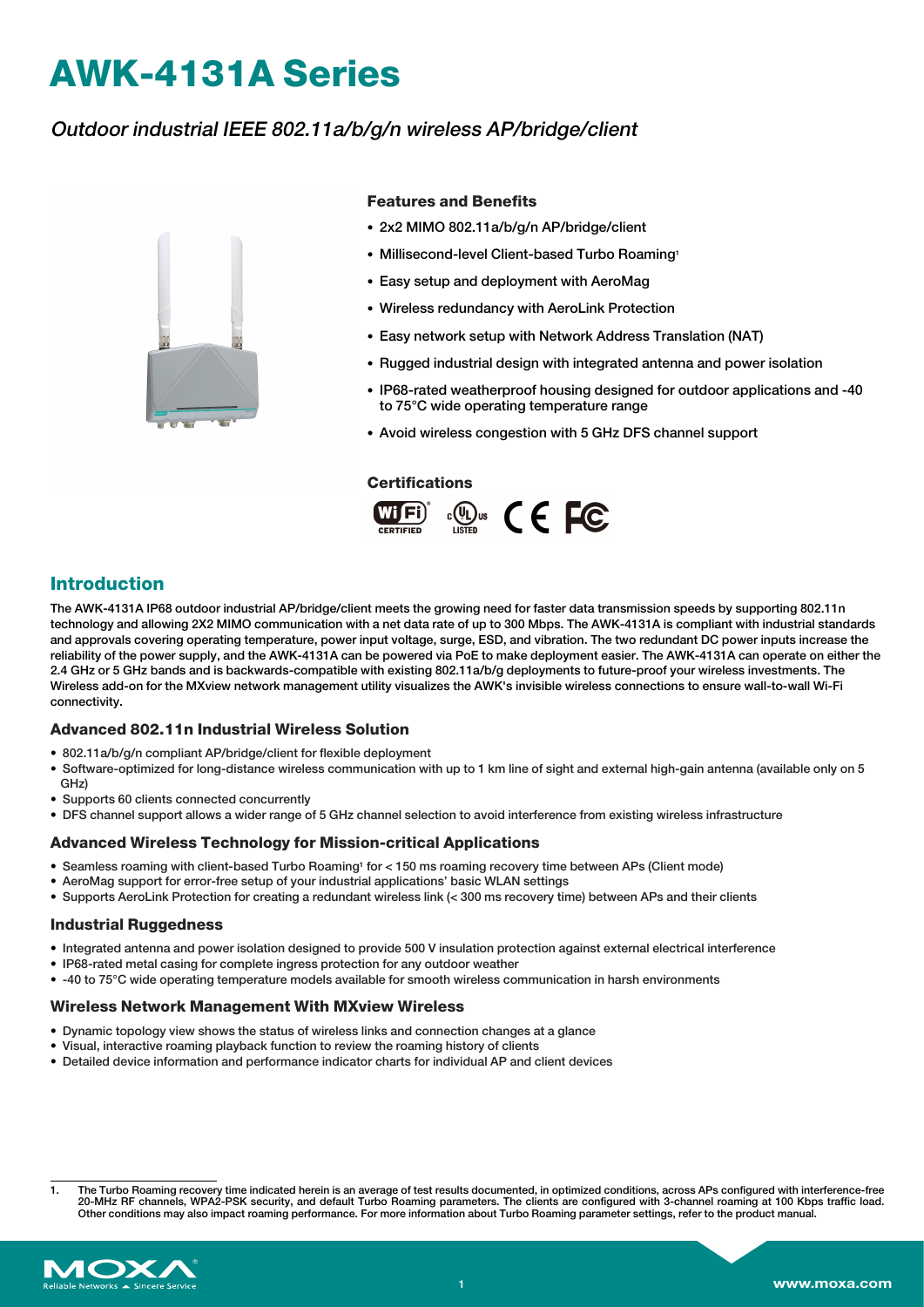# **Specifications**

### WLAN Interface

| <b>WLAN Standards</b>                             | 802.11a/b/g/n<br>802.11i Wireless Security                                                                                                                                                              |                                                     |        |           |
|---------------------------------------------------|---------------------------------------------------------------------------------------------------------------------------------------------------------------------------------------------------------|-----------------------------------------------------|--------|-----------|
| <b>Modulation Type</b>                            | <b>DSSS</b><br><b>OFDM</b><br>MIMO-OFDM                                                                                                                                                                 |                                                     |        |           |
| Frequency Band for US (20 MHz operating channels) | 2.412 to 2.462 GHz (11 channels)<br>5.180 to 5.240 GHz (4 channels)<br>5.260 to 5.320 GHz (4 channels) <sup>2</sup><br>5.500 to 5.700 GHz (11 channels) <sup>2</sup><br>5.745 to 5.825 GHz (5 channels) |                                                     |        |           |
| Frequency Band for EU (20 MHz operating channels) | 2.412 to 2.472 GHz (13 channels)<br>5.180 to 5.240 GHz (4 channels)<br>5.260 to 5.320 GHz (4 channels) <sup>2</sup><br>5.500 to 5.700 GHz (11 channels) <sup>2</sup>                                    |                                                     |        |           |
| Frequency Band for JP (20 MHz operating channels) | 2.412 to 2.484 GHz (14 channels)<br>5.180 to 5.240 GHz (4 channels)<br>5.260 to 5.240 GHz (4 channels) <sup>2</sup><br>5.500 to 5.700 GHz (11 channels) <sup>2</sup>                                    |                                                     |        |           |
| <b>Wireless Security</b>                          | WEP encryption (64-bit and 128-bit)<br>WPA/WPA2-Personal                                                                                                                                                | WPA/WPA2-Enterprise (IEEE 802.1X/RADIUS, TKIP, AES) |        |           |
| <b>Transmission Rate</b>                          | 802.11b: 1 to 11 Mbps<br>802.11a/g: 6 to 54 Mbps<br>802.11n: 6.5 to 300 Mbps                                                                                                                            |                                                     |        |           |
| Transmitter Power for 802.11a                     | 23±1.5 dBm @ 6 to 24 Mbps<br>$21\pm1.5$ dBm @ 36 Mbps<br>$20±1.5$ dBm @ 48 Mbps<br>$18\pm1.5$ dBm @ 54 Mbps                                                                                             |                                                     |        |           |
| Transmitter Power for 802.11n (5 GHz)             | 23±1.5 dBm @ MCS0/8 20 MHz<br>18±1.5 dBm @ MCS7/15 20 MHz<br>23±1.5 dBm @ MCS0/8 40 MHz<br>17±1.5 dBm @ MCS7/15 40 MHz                                                                                  |                                                     |        |           |
| Transmitter Power for 802.11b                     | 26±1.5 dBm @ 1 Mbps<br>26±1.5 dBm @ 2 Mbps<br>26±1.5 dBm @ 5.5 Mbps<br>25±1.5 dBm @ 11 Mbps                                                                                                             |                                                     |        |           |
| Transmitter Power for 802.11g                     | 23±1.5 dBm @ 6 to 24 Mbps<br>21±1.5 dBm @ 36 Mbps<br>19±1.5 dBm @ 48 Mbps<br>18±1.5 dBm @ 54 Mbps                                                                                                       |                                                     |        |           |
| Transmitter Power for 802.11n (2.4 GHz)           | 23±1.5 dBm @ MCS0/8 20 MHz<br>18±1.5 dBm @ MCS7/15 20 MHz<br>23±1.5 dBm @ MCS0/8 40 MHz<br>17±1.5 dBm @ MCS7/15 40 MHz                                                                                  |                                                     |        |           |
| <b>Transmitter Power</b>                          |                                                                                                                                                                                                         | <b>US</b>                                           | EU.    | <b>JP</b> |
|                                                   | 2.4 GHz                                                                                                                                                                                                 | 26 dBm                                              | 18 dBm | 18 dBm    |
|                                                   | 5 GHz (UNII-1)                                                                                                                                                                                          | 23 dBm                                              | 21 dBm | 21 dBm    |
|                                                   | 5 GHz (UNII-2)                                                                                                                                                                                          | 23 dBm                                              | 21 dBm | 21 dBm    |
|                                                   | 5 GHz (UNII-2e)                                                                                                                                                                                         | 23 dBm                                              | 23 dBm | 23 dBm    |

<sup>2.</sup> DFS (Dynamic Frequency Selection) channel support: In AP mode, when a radar signal is detected, the device will automatically switch to another channel.<br>However, according to regulations, after switching channels, a 60-

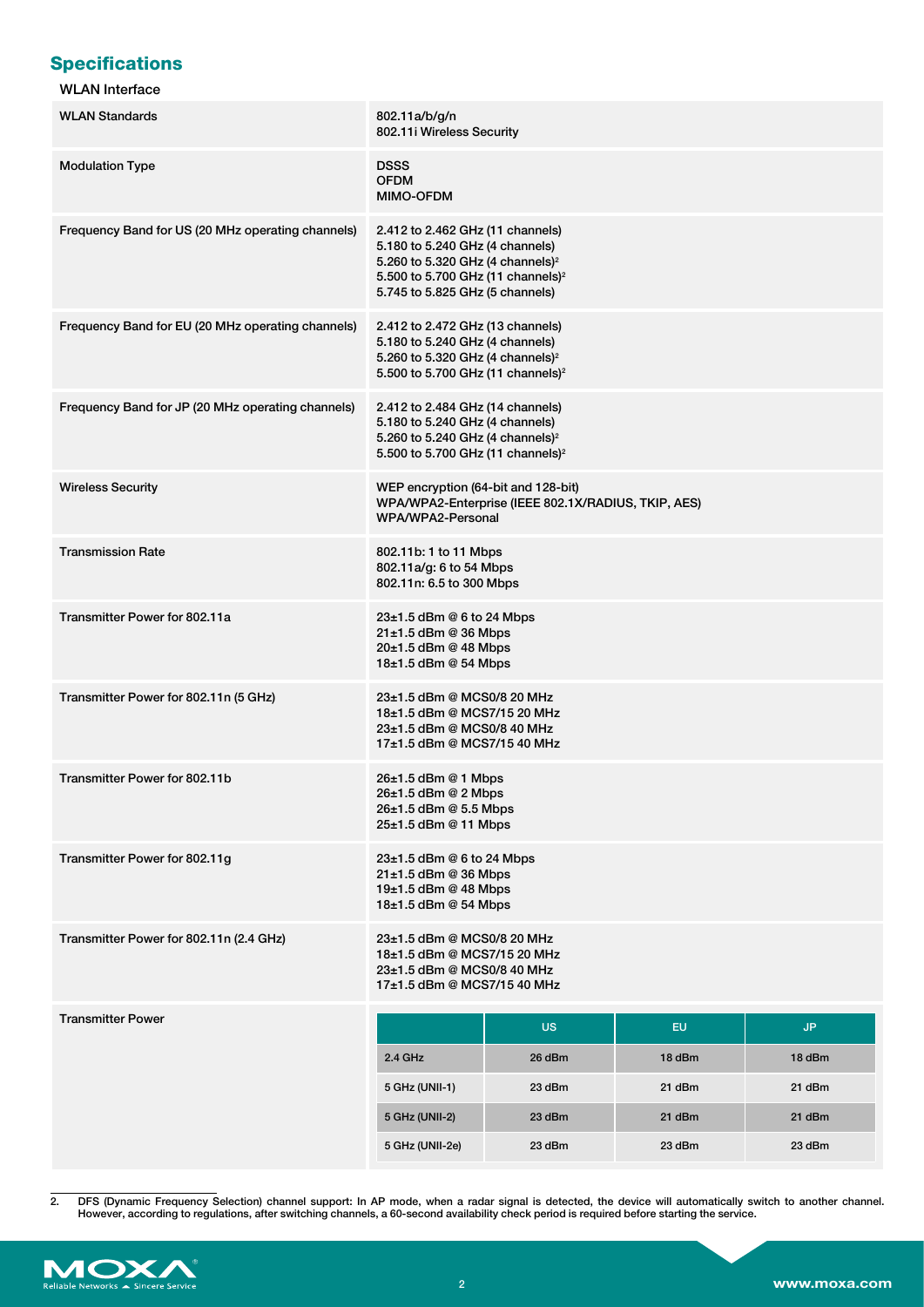|                                                                      |                                                                                                                                                                                                                  | <b>US</b>                                                                                                                                                                     | <b>EU</b>                | <b>JP</b> |
|----------------------------------------------------------------------|------------------------------------------------------------------------------------------------------------------------------------------------------------------------------------------------------------------|-------------------------------------------------------------------------------------------------------------------------------------------------------------------------------|--------------------------|-----------|
|                                                                      | 5 GHz (UNII-3)                                                                                                                                                                                                   | 23 dBm                                                                                                                                                                        | $\overline{\phantom{0}}$ |           |
|                                                                      |                                                                                                                                                                                                                  | Note: Based on regional regulations, the maximum transmission power allowed on<br>the UNII bands is restricted in the firmware, as indicated above.                           |                          |           |
| Receiver Sensitivity for 802.11a (measured at 5.680<br>GHz)          | Typ. - 90 @ 6 Mbps<br>Typ. -88 @ 9 Mbps<br>Typ. -88 @ 12 Mbps<br>Typ. - 85 @ 18 Mbps<br>Typ. -81 @ 24 Mbps<br>Typ. -78 @ 36 Mbps<br>Typ. -74 @ 48 Mbps<br>Typ. -72 @ 54 Mbps                                     | Note: Due to a limitation in the receiver sensitivity performance for channels 153 and<br>161, it is recommended to avoid using these channels in your critical applications. |                          |           |
| Receiver Sensitivity for 802.11n (5 GHz; measured at<br>5.680 GHz)   | Typ. -69 dBm @ MCS7 20 MHz<br>Typ. -71 dBm @ MCS15 20 MHz<br>Typ. -63 dBm @ MCS7 40 MHz<br>Typ. -68 dBm @ MCS15 40 MHz                                                                                           | Note: Due to a limitation in the receiver sensitivity performance for channels 153 and<br>161, it is recommended to avoid using these channels in your critical applications. |                          |           |
| Receiver Sensitivity for 802.11b (measured at 2.437<br>GHz)          | Typ. -93 dBm @ 1 Mbps<br>Typ. -93 dBm @ 2 Mbps<br>Typ. -93 dBm @ 5.5 Mbps<br>Typ. -88 dBm @ 11 Mbps                                                                                                              |                                                                                                                                                                               |                          |           |
| Receiver Sensitivity for 802.11g (measured at 2.437<br>GHz)          | Typ. -88 dBm @ 6 Mbps<br>Typ. $-86$ dBm $@9$ Mbps<br>Typ. -85 dBm @ 12 Mbps<br>Typ. -85 dBm @ 18 Mbps<br>Typ. -85 dBm @ 24 Mbps<br>Typ. -82 dBm @ 36 Mbps<br>Typ. -78 dBm $@$ 48 Mbps<br>Typ. - 74 dBm @ 54 Mbps |                                                                                                                                                                               |                          |           |
| Receiver Sensitivity for 802.11n (2.4 GHz; measured<br>at 2.437 GHz) | Typ. -70 dBm @ MCS7 20 MHz<br>Typ. -69 dBm @ MCS15 20 MHz<br>Typ. -67 dBm @ MCS7 40 MHz<br>Typ. -67 dBm @ MCS15 40 MHz                                                                                           |                                                                                                                                                                               |                          |           |
| <b>WLAN Operation Mode</b>                                           |                                                                                                                                                                                                                  | Access point, Client, Client-Router, Master, Slave, Sniffer                                                                                                                   |                          |           |
| Antenna                                                              | External, 3/6 dBi, Omni-directional                                                                                                                                                                              |                                                                                                                                                                               |                          |           |
| <b>WLAN Antenna Connector</b>                                        | 2 N-type female                                                                                                                                                                                                  |                                                                                                                                                                               |                          |           |
| <b>Ethernet Interface</b>                                            |                                                                                                                                                                                                                  |                                                                                                                                                                               |                          |           |
| <b>Standards</b>                                                     | IEEE 802.3 for 10BaseT<br>IEEE 802.3u for 100BaseT(X)<br>IEEE 802.3ab for 1000BaseT(X)<br>IEEE 802.3at for PoE<br>IEEE 802.1Q for VLAN Tagging                                                                   | IEEE 802.1D-2004 for Spanning Tree Protocol<br>IEEE 802.1w for Rapid Spanning Tree Protocol                                                                                   |                          |           |
| PoE Ports (10/100/1000BaseT(X), RJ45 connector)                      | 1                                                                                                                                                                                                                |                                                                                                                                                                               |                          |           |
| <b>Ethernet Software Features</b>                                    |                                                                                                                                                                                                                  |                                                                                                                                                                               |                          |           |
| Management                                                           | <b>MXconfig</b>                                                                                                                                                                                                  | DHCP Server/Client, DNS, HTTP, IPv4, LLDP, Proxy ARP, SMTP, SNMPv1/v2c/v3,<br>Syslog, TCP/IP, Telnet, UDP, VLAN, Wireless Search Utility, MXview, MXview Wireless,            |                          |           |
| Routing                                                              | Static Route, NAT, Port forwarding                                                                                                                                                                               |                                                                                                                                                                               |                          |           |
| <b>Redundancy Protocols</b>                                          | <b>RSTP, STP</b>                                                                                                                                                                                                 |                                                                                                                                                                               |                          |           |

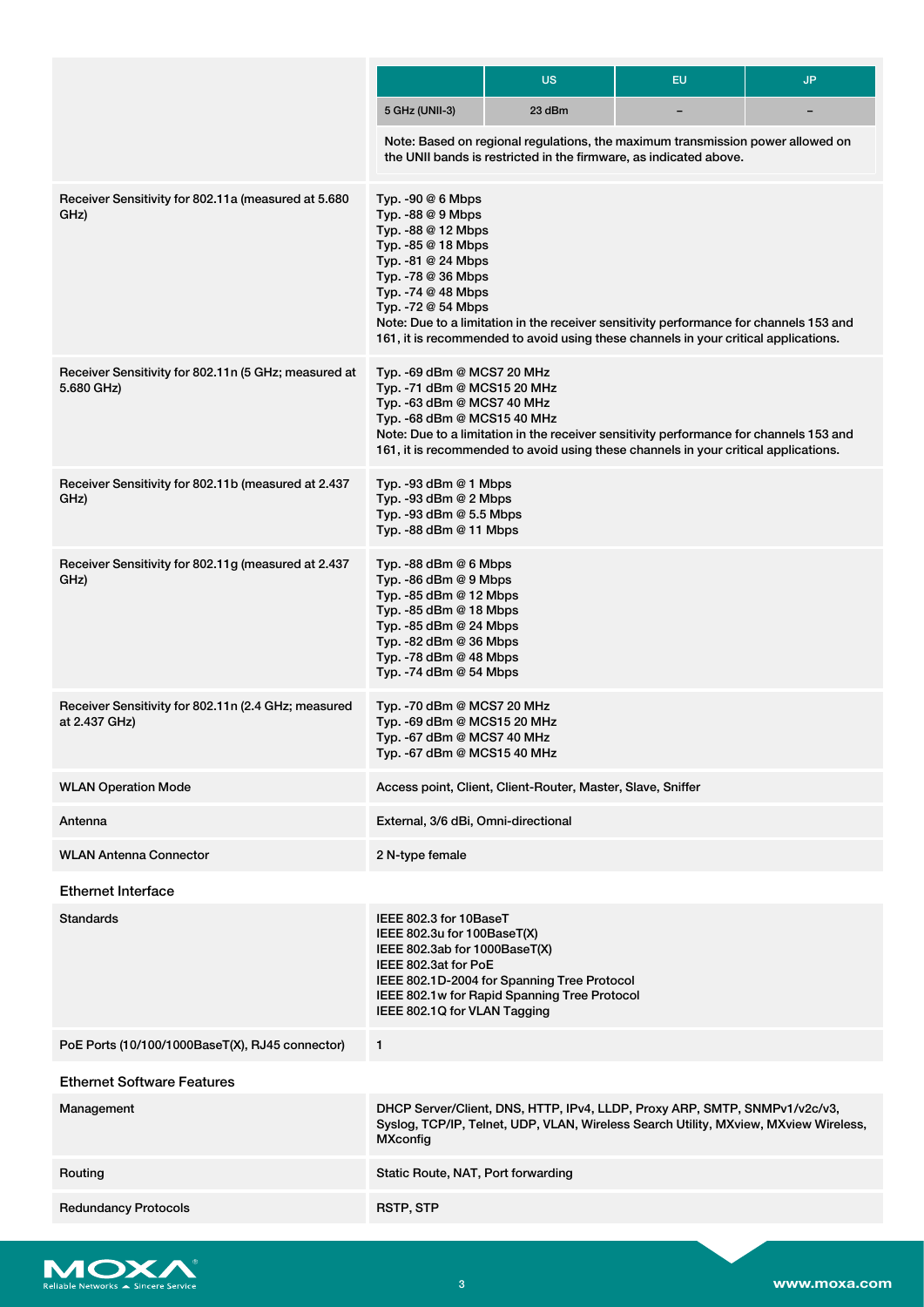| Security                               | HTTPS/SSL, RADIUS, SSH                                                                                                                                                                                                                      |
|----------------------------------------|---------------------------------------------------------------------------------------------------------------------------------------------------------------------------------------------------------------------------------------------|
| <b>Time Management</b>                 | <b>SNTP Client</b>                                                                                                                                                                                                                          |
| Firewall                               |                                                                                                                                                                                                                                             |
| Filter                                 | ICMP, MAC address, IP protocol, Port-based                                                                                                                                                                                                  |
| Serial Interface                       |                                                                                                                                                                                                                                             |
| <b>Console Port</b>                    | RS-232, 8-pin RJ45                                                                                                                                                                                                                          |
| <b>LED</b> Interface                   |                                                                                                                                                                                                                                             |
| <b>LED Indicators</b>                  | PWR, FAULT, STATE, WLAN, LAN                                                                                                                                                                                                                |
| Input/Output Interface                 |                                                                                                                                                                                                                                             |
| <b>Alarm Contact Channels</b>          | Relay output with current carrying capacity of 1 A $@$ 24 VDC                                                                                                                                                                               |
| <b>Buttons</b>                         | <b>Reset button</b>                                                                                                                                                                                                                         |
| <b>Digital Inputs</b>                  | $+13$ to $+30$ V for state 1<br>+3 to -30 V for state 0<br>Max. input current: 8 mA                                                                                                                                                         |
| <b>Physical Characteristics</b>        |                                                                                                                                                                                                                                             |
| Housing                                | Metal                                                                                                                                                                                                                                       |
| <b>IP Rating</b>                       | <b>IP68</b>                                                                                                                                                                                                                                 |
| <b>Dimensions</b>                      | 224 x 147.7 x 66.5 mm (8.82 x 5.82 x 2.62 in)                                                                                                                                                                                               |
| Weight                                 | 1,400 g (3.09 lb)                                                                                                                                                                                                                           |
| Installation                           | Wall mounting (standard), DIN-rail mounting (optional), Pole mounting (optional)                                                                                                                                                            |
| <b>Power Parameters</b>                |                                                                                                                                                                                                                                             |
| <b>Input Current</b>                   | 0.64 A @ 12 VDC, 0.16 A @ 48 VDC                                                                                                                                                                                                            |
| <b>Input Voltage</b>                   | 12 to 48 VDC, Redundant dual inputs, 48 VDC Power-over-Ethernet                                                                                                                                                                             |
| <b>Power Connector</b>                 | M12 A-coded 5-pin male connector                                                                                                                                                                                                            |
| <b>Power Consumption</b>               | 7.68 W (max.)                                                                                                                                                                                                                               |
| <b>Reverse Polarity Protection</b>     | Supported                                                                                                                                                                                                                                   |
| <b>Environmental Limits</b>            |                                                                                                                                                                                                                                             |
| <b>Operating Temperature</b>           | -40 to 75°C (-40 to 167°F)                                                                                                                                                                                                                  |
| Storage Temperature (package included) | -40 to 85°C (-40 to 185°F)                                                                                                                                                                                                                  |
| <b>Ambient Relative Humidity</b>       | 5 to 95% (non-condensing)                                                                                                                                                                                                                   |
| <b>Standards and Certifications</b>    |                                                                                                                                                                                                                                             |
| <b>EMC</b>                             | EN 61000-6-2/-6-4                                                                                                                                                                                                                           |
| EMI                                    | CISPR 32, FCC Part 15B Class B                                                                                                                                                                                                              |
| <b>EMS</b>                             | IEC 61000-4-2 ESD: Contact: 8 kV; Air: 15 kV<br>IEC 61000-4-3 RS: 80 MHz to 1 GHz: 10 V/m<br>IEC 61000-4-4 EFT: Power: 2 kV; Signal: 1 kV<br>IEC 61000-4-5 Surge: Power: 2 kV; Signal: 2 kV<br>IEC 61000-4-6 CS: 10 V<br>IEC 61000-4-8 PFMF |

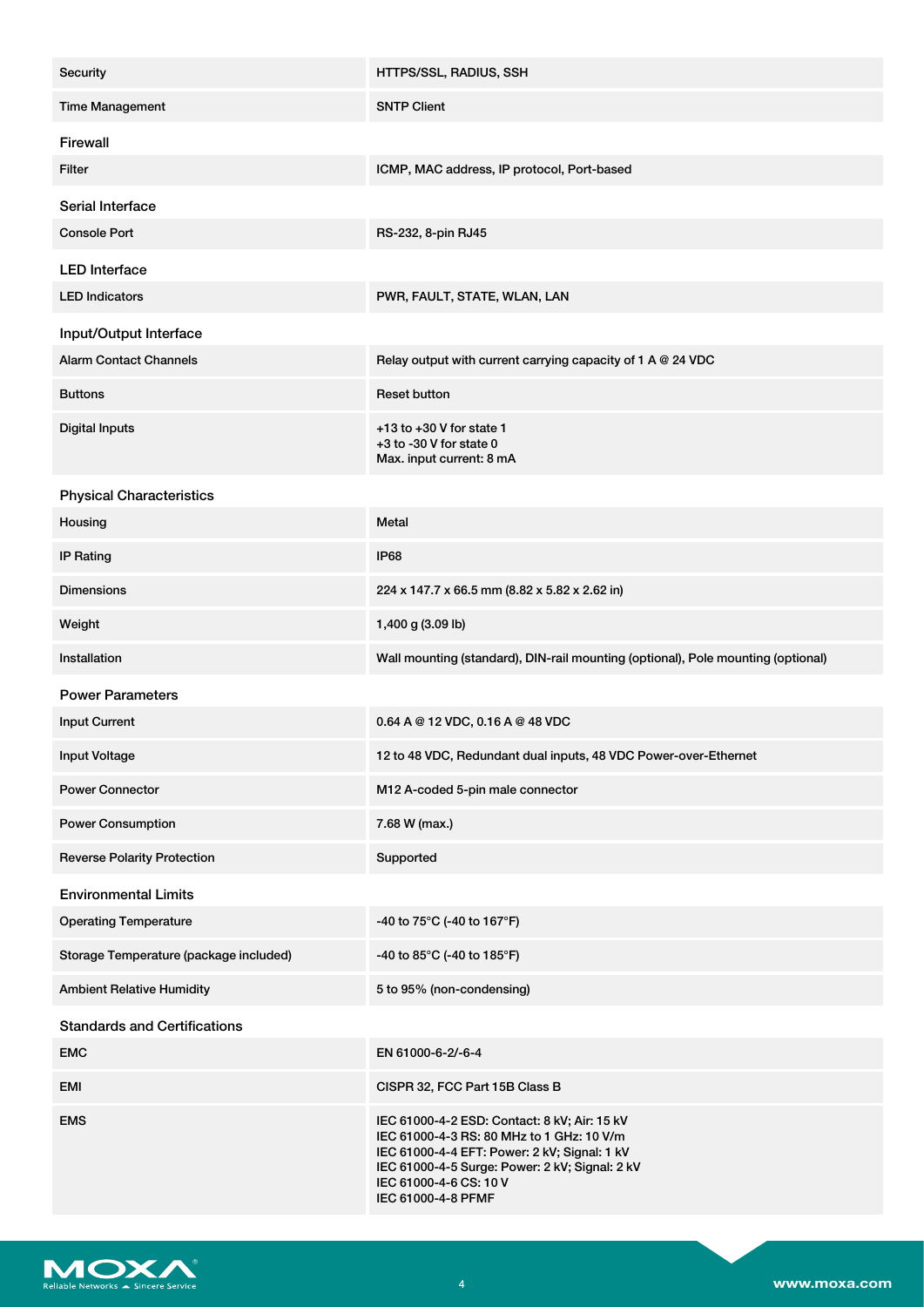| Radio                   | EN 300 328, EN 301 489-1/17, EN 301 893, FCC ID SLE-WAPN008, ANATEL, MIC, NCC,<br>RCM, SRRC, WPC, KC                                                                                                                                |
|-------------------------|-------------------------------------------------------------------------------------------------------------------------------------------------------------------------------------------------------------------------------------|
| Safety                  | EN 60950-1, UL 60950-1                                                                                                                                                                                                              |
| Vibration               | IEC 60068-2-6                                                                                                                                                                                                                       |
| <b>MTBF</b>             |                                                                                                                                                                                                                                     |
| Time                    | 440,764 hrs                                                                                                                                                                                                                         |
| <b>Standards</b>        | Telcordia SR332                                                                                                                                                                                                                     |
| Warranty                |                                                                                                                                                                                                                                     |
| <b>Warranty Period</b>  | 5 years                                                                                                                                                                                                                             |
| <b>Details</b>          | See www.moxa.com/warranty                                                                                                                                                                                                           |
| <b>Package Contents</b> |                                                                                                                                                                                                                                     |
| <b>Device</b>           | 1 x AWK-4131A Series wireless AP/bridge/client                                                                                                                                                                                      |
| <b>Installation Kit</b> | 1 x cap, female, metal, for M12 port<br>1 x cap, metal, for RJ45 port<br>1 x field-installable power plug<br>1 x field-installable RJ45 plug<br>1 x stick, transparent plastic, for field-installable plug<br>2 x wall-mounting kit |
| Antenna                 | 2 x 2.4/5 GHz antenna                                                                                                                                                                                                               |
| Documentation           | 1 x quick installation guide<br>1 x warranty card                                                                                                                                                                                   |

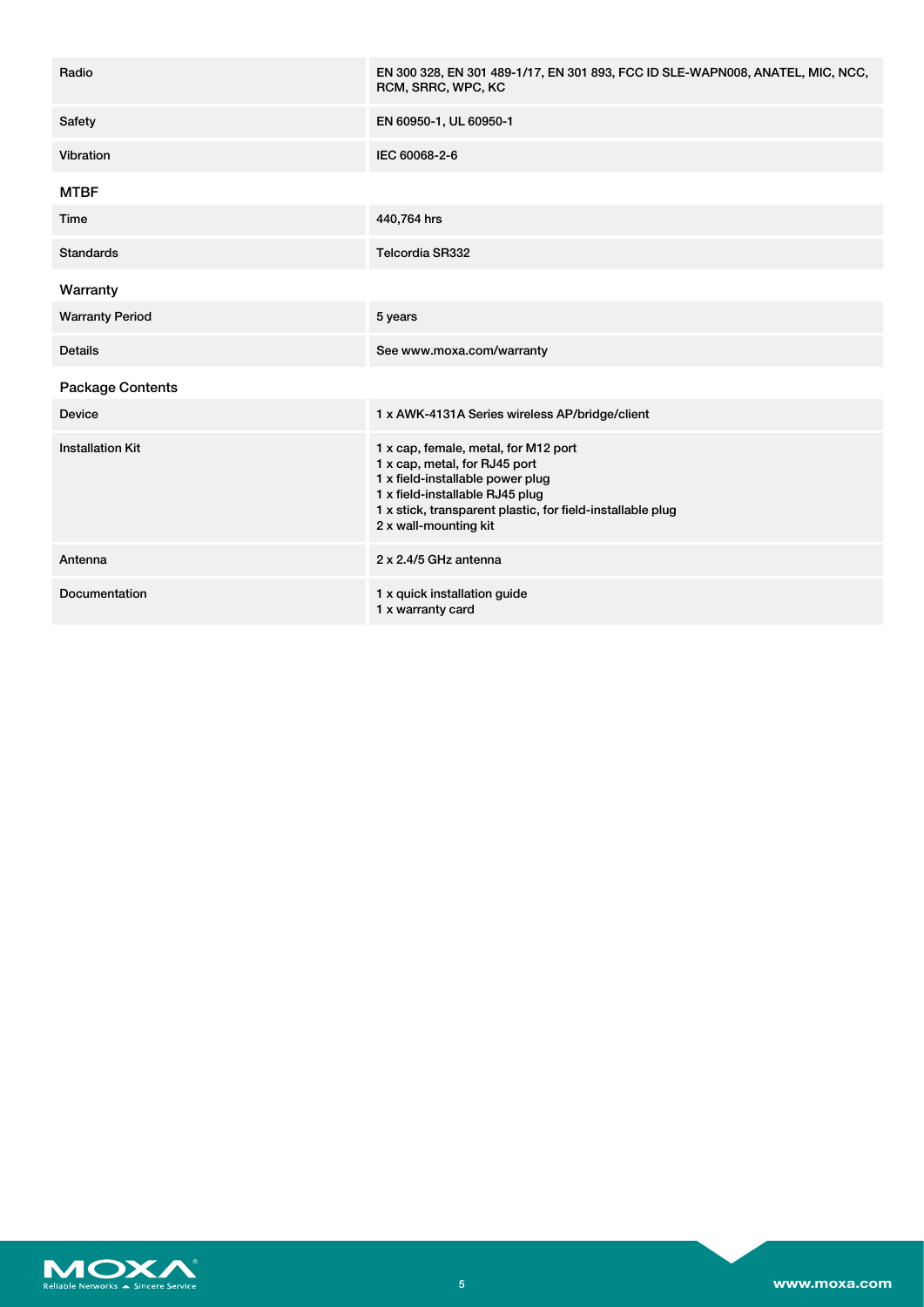### **Dimensions**

Unit: mm (inch)













Side View

Front, Top, and Rear Views

Side View

**Bottom View** 

# **Ordering Information**

| <b>Model Name</b>     | <b>Band</b> | <b>Standards</b> | <b>Operating Temp.</b> |
|-----------------------|-------------|------------------|------------------------|
| <b>AWK-4131A-EU-T</b> | EU          | 802.11a/b/g/n    | -40 to 75 $^{\circ}$ C |
| AWK-4131A-JP-T        | <b>JP</b>   | 802.11a/b/g/n    | -40 to 75 $^{\circ}$ C |
| AWK-4131A-US-T        | US          | 802.11a/b/g/n    | -40 to 75 $^{\circ}$ C |

# **Accessories (sold separately)**

Antennas

| ANT-WDB-ONF-0709            | 7 dBi at 2.4 GHz or 9 dBi at 5 GHz, N-type (female), dual-band, omnidirectional antenna |
|-----------------------------|-----------------------------------------------------------------------------------------|
| ANT-WDB-ANM-0306            | 3 dBi at 2.4 GHz or 6 dBI at 5 GHz, N-type (male), omnidirectional antenna              |
| ANT-WDB-ONM-0707            | 07 dBi at 2.4 GHz and 07 dBi at 5 GHz, N-type (male), dual-band omnidirectional antenna |
| ANT-WDB-ANM-0502            | 5 dBi at 2.4 GHz or 2 dBI at 5 GHz, N-type (male), omnidirectional antenna              |
| ANT-WDB-ARM-02              | 2 dBi at 2.4 GHz or 2 dBi at 5 GHz, RP-SMA (male) omnidirectional rubber-duck antenna   |
| ANT-WDB-ARM-0202            | 2 dBi at 2.4 GHz or 2 dBi at 5 GHz, RP-SMA (male), dual-band, omnidirectional antenna   |
| ANT-WDB-PNF-1011            | 10 dBi at 2.4 GHz and 11 dBi at 5 GHz, N-type (female), dual-band directional antenna   |
| <b>MAT-WDB-CA-RM-2-0205</b> | 2.4/5 GHz, ceiling antenna, 2/5 dBi, MIMO 2x2, RP-SMA-type (male)                       |
| MAT-WDB-DA-RM-2-0203-1m     | 2.4/5 GHz, desktop antenna, 2/3 dBi, MIMO 2x2, RP-SMA-type (male), 1 m cable            |
| MAT-WDB-PA-NF-2-0708        | 2.4/5 GHz, panel antenna, 7/8 dBi, MIMO 2x2, N-type (female)                            |
| ANT-WSB5-PNF-16             | 16 dBi at 5 GHz, N-type (female), single-band directional antenna                       |
| ANT-WSB-PNF-12-02           | 12 dBi at 2.4 GHz, N-type (female), single-band directional antenna                     |